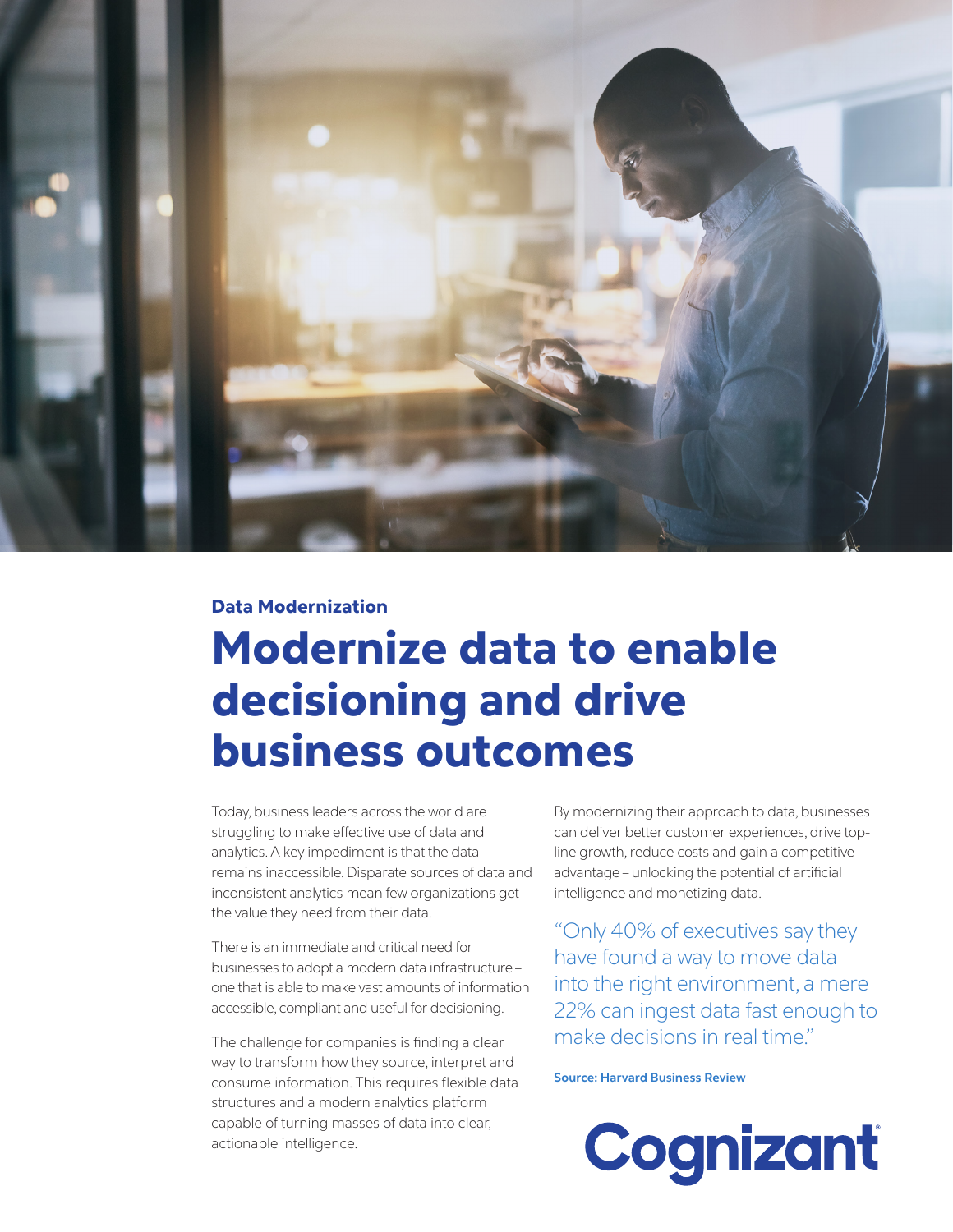# Our offering

Our data modernization offering delivers a set of people, products, accelerators, frameworks, methods and alliances that help build a compliant, accessible and useful data foundation to activate decisioning for businesses. Our solutions and intellectual property enable businesses to source, structure, analyze and safeguard the data that matters.

We remove data silos, enforce data quality and integrate diverse data types, while building out analytics within a federated governance framework. We automate operational processes and build a responsive data architecture, leveraging multi-cloud operating environments with AWS, Azure, Google Cloud Platform and Snowflake.

# Drive tangible results

### **Save up to 40% on storage\***

Free up resources for other transformation efforts.

## **30 – 60% faster time to market\***

Get products to market faster with a modernized data platform.

# **ROI within six months\***

See ROI as efficiencies and innovation drive business results.

# **Transition four times faster\***

Scale and implement quickly agile approach.

\* Based on actual client engagements. Individual results may vary.

# Offering solutions:



### **Data Modernization Platform**

Pre-engineered products, accelerators and patented assets perform data ingestion, build data lakes and transform data. Our AI and ML-based accelerators automate common, repetitive data management activities, while DataOps/DevOps augment the agile analytics environment.



### **Data Modernization Method**

Our experts deliver by combining their data engineering, cloud, data privacy and compliance skills with proprietary frameworks and maturity models to construct a modern data ecosystem for clients. Our flexible resourcing model allows for rapid scaling of teams who execute in a studio through a pod/virtual pod-based approach.



### **Partnerships**

Our partnerships give our clients early access to new releases, investment in training, joint offerings, preferred pricing and account-based solutions. Our trained cloud practitioners and certified architects reimagine how to collect and use data on cloud-based environments.